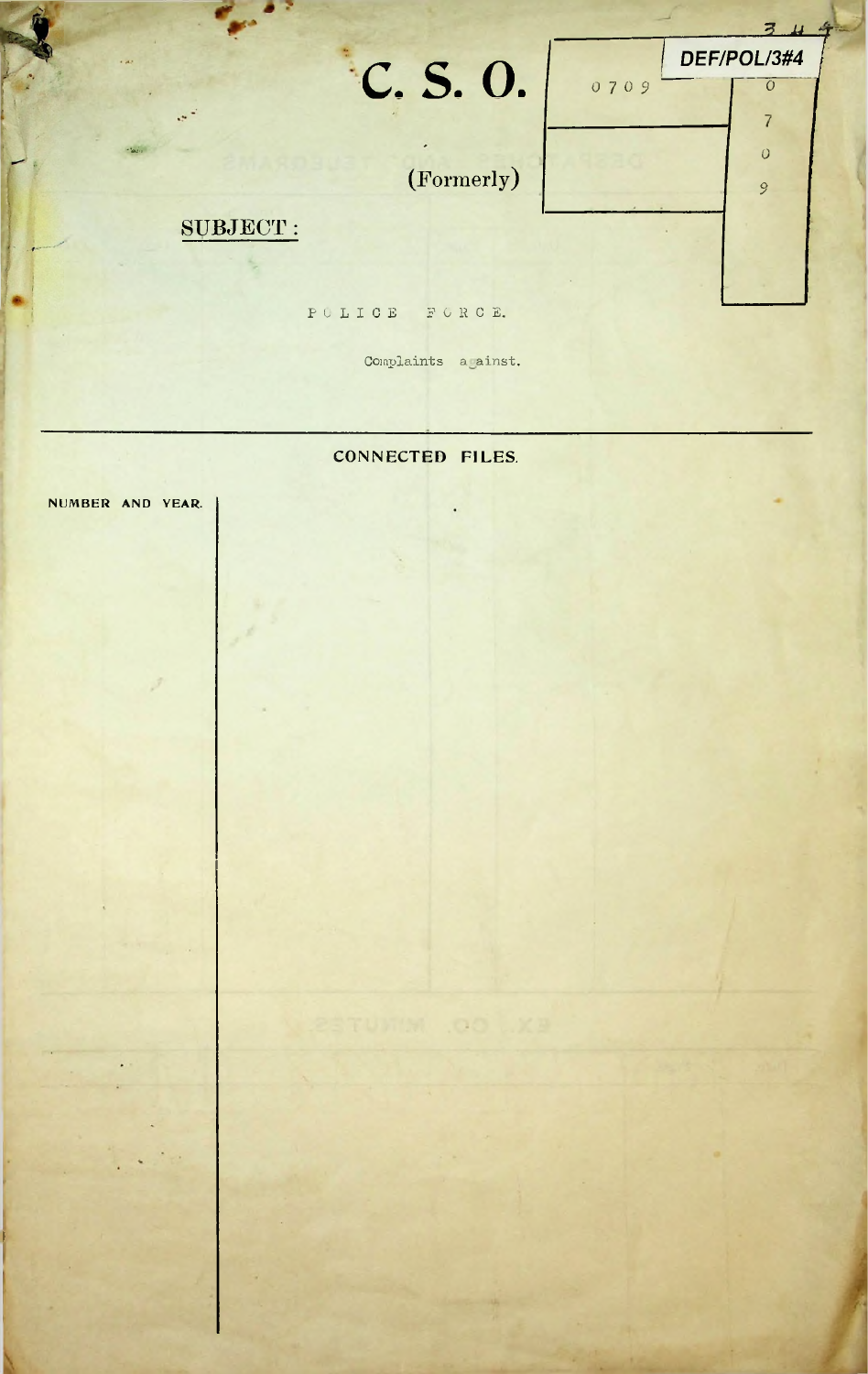Hon. C.S.

 $\mathbb{C}$ 'A -\*#■

With reference to  $(1)$ , I submit below a detailed report on the whole incident together with my remarks:-

2. On the 26th March, a complaint was received from the FIC that two rows of potatoes had been stolen from the paddock in John Street sometime during the previous three days or nights. Police investigations indicated that it was more than probable that it was a case of' malicious damage rather than theft. Police on patrol were instructed to keep particular observation as it was thought there might be a recurrence.

I concluded that it was Quite a number of potatoes had been left behind. The rows were about  $3.$  Un Saturday April 3rd, P.C. O'Sullivan reported visiting the paddock soon after 6 am and finding that another row had been interfered with. I visited the paddock with him at  $9.15$  am and I visited the paddock with him at 9.15 am and saw that someone had lifted the potatox roots apparently byx hand, as there was no sign of digging with either fork or spade, 30 yards long. As a spade had obviously been used on the other occasion and the roots simply thrown out, still more than probable that it was an exhibition of malice and commenced aa search of the paddock generally. Our search took us into long grass and dock on the unfenced portion of Government land in this paddock.

separating Mr. Lellman's garden from the paddock, I asked Constaule that morning, and that he was in a hurry. Mrs.bellman that there was no suspicion on them and then left. 4. When our search brought us to the low wooden fence O'Sullivan to go to the house to make enquiries and ascertain whether they had heard any unusual sounds or seen anything unusual in the paddock. I awaited on the paddock side of the fence until  $0'$  Sullivan returned from the house. As he came to rejoin me, he O'Sullivan returned from the house. saw something out of the ordinary on a peat mould bed in Mr. Lellman'. garden. He pointed to some potato roots on the surface with potatoes still attached. I immediately thought somebody had placed the roots there to cast suspicion on Mr. Lellman and O'Sullivan expressed <sup>a</sup> similar belief. <sup>I</sup> sent O'Sullivan back to the house and I entered the garden myself. In a few moments he reappeared with Mrs.Lellman. They were in conversation. (See A in O<sup>T</sup>Sullivan'<br>report attached). I heard O'Sullivan ask her it hhe was satisfied I heard O'Sullivan ask her if hhe was satisfied that potatoes were actually still growing there. She said Yes she thought so, and Constable O'Sullivan said, "<sup>1</sup> can'<sup>t</sup> believe it because these are all on the surface." Mrs.Lellman became agitated when she heard this and I felt she was under the impression that the Police were suspecting her so I at once explained our real suspicions and then showdd her how the roots were lying on the surface. She then said her husband usually dug the potatoes and she would not know how many there were supposed to be left. She added that her husband had in fact been there getting some I repeated to

myself). had told him that he had left the roots on the surface that morning after removing only the larger of the potatoes. This of course, is not the usual way to dig potatoes and naturally attracted our attention.  $5$ . On our return to the Station, I instructed Constable O'Sullivan to ring up Mr.bellman (I had not then met Mr. bellman This he did and he then informed me that Mr.-bellman

6. About 2.15 pm Mr.bellman called to see me. He said his wife was very worried about the Police not believing her. I explained the circumstances and when he realised that his wife was thinking our enquiries referred only to the first incident in the paddock, he agreed that it was obviously a misunderstanding on her part and said if I would apologise to her she would be convinced. I said that it must now appear so obvious to her this would not be necessary and that there was nothing for me to apologise for. He then thanked me and left apparently satisfied.

 $7. /$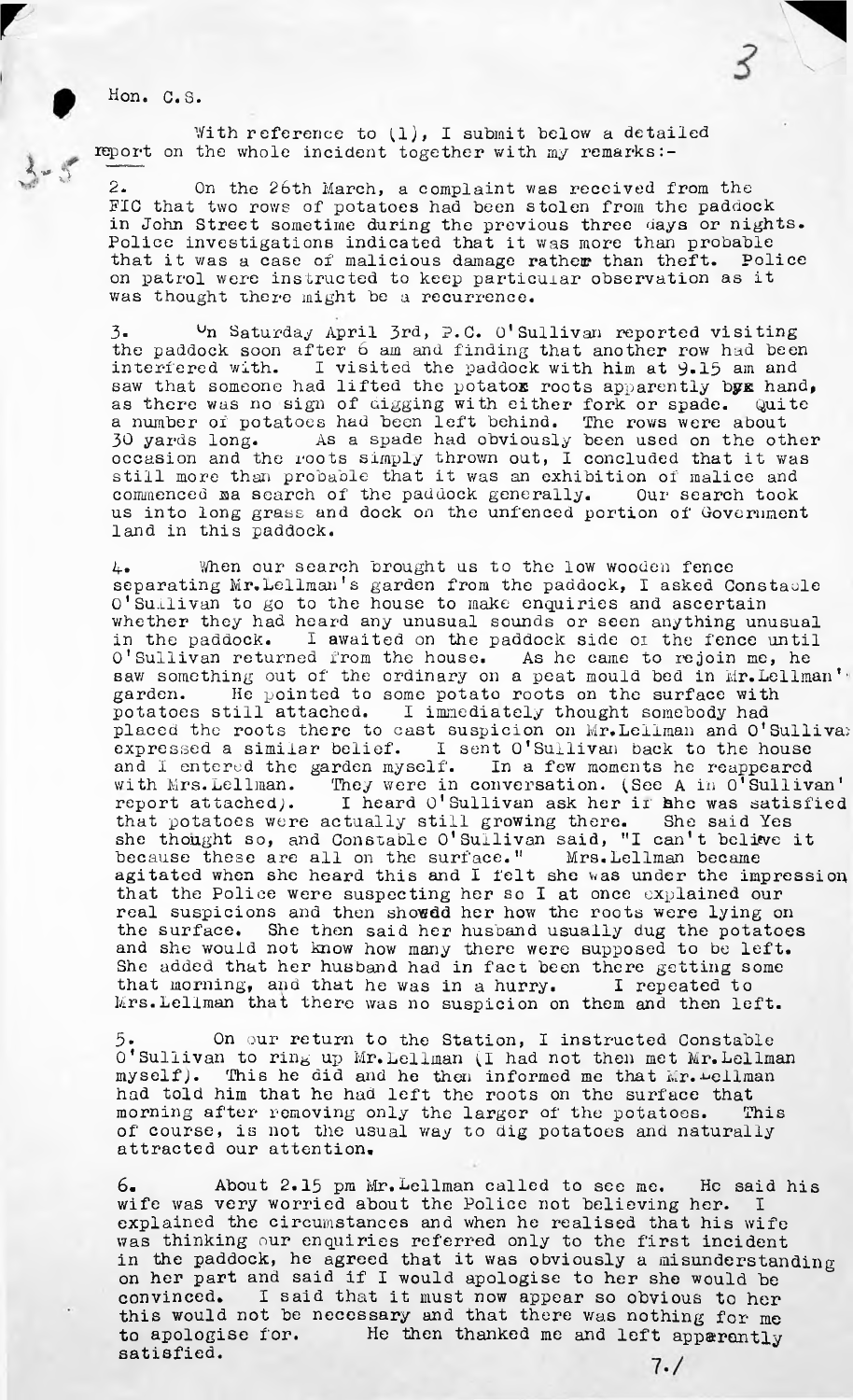As the FIC gardener has been sick, police enquiries still incomplete into the incident itself. 7.

8- It will be seen from the foregoing that the letter at (1) is not only a distortion of the truth but in its lack of detail infers that I and/or Constable O'Sullivan<br>grossly exceeded our duty. In fact, it is so unlike the grossly exceeded our duty. In fact, it is so unlike the Mr. K.LeiIman who discussed the matter with me that I feel someone else has induced him to write in this vein. I make the following remarks on the letter itself

Para. 2. We did not conduct a search of Mr.Lellman's premises. We were entitled to question Mrs.Lellman and, if the point mattered, even to disbelieve her. We did of course enter on to Mr.Leliman's property but as Constable O'Sullivan went to the door of the house on two occasions he had to enter on to the property.

Para. 3. The remark to which Mrs.Lellman took objection was O'Sullivan'<sup>s</sup> statement of disbelief that the roots he had seen could still have been growing there. In point of fact, only five or six roots altogether were on this bed and most of them had been lifted and replaced right way up on the surface so that they looked exactly as if they had been intwoduced from some other place. The whole thing was so obviously what a thief would not do that even if  $Mr.$  Lellman was suspect for any other reason, this fact alone would indicate his innocence. When Mr.LeiIman saw me in the afternoon, I did not deny the remark made but I did say I heard no other remarks. The duties of the police are frequently such as to necessitate their asking awkward questions but in this case, where our motives must have been so obvious (Mr.Lellman himself saw the point of our enquiries  $immediately)$  I cannot accept any responsibility for Mrs. Lellman's reactions to lawful questioning.

Para.4. This statement is untrue. Constable O'Sullivan entered the garden to make an enquiry as he was entitled to when quite by chance, he saw something which might have a bearing on our enquiries. He was again entitled to go to the door and ask for Mrs. Lellman's assistance. This is all that was done and had she been as co-operative as she well might have been and as she would expect others to be if her property had been attacked, nothing more would have been heard about it.

Para.5. The police procedure in this case was, of course, perfectly normal and legal.

adanking.

Chief Constable. th April,  $1948.$ 

/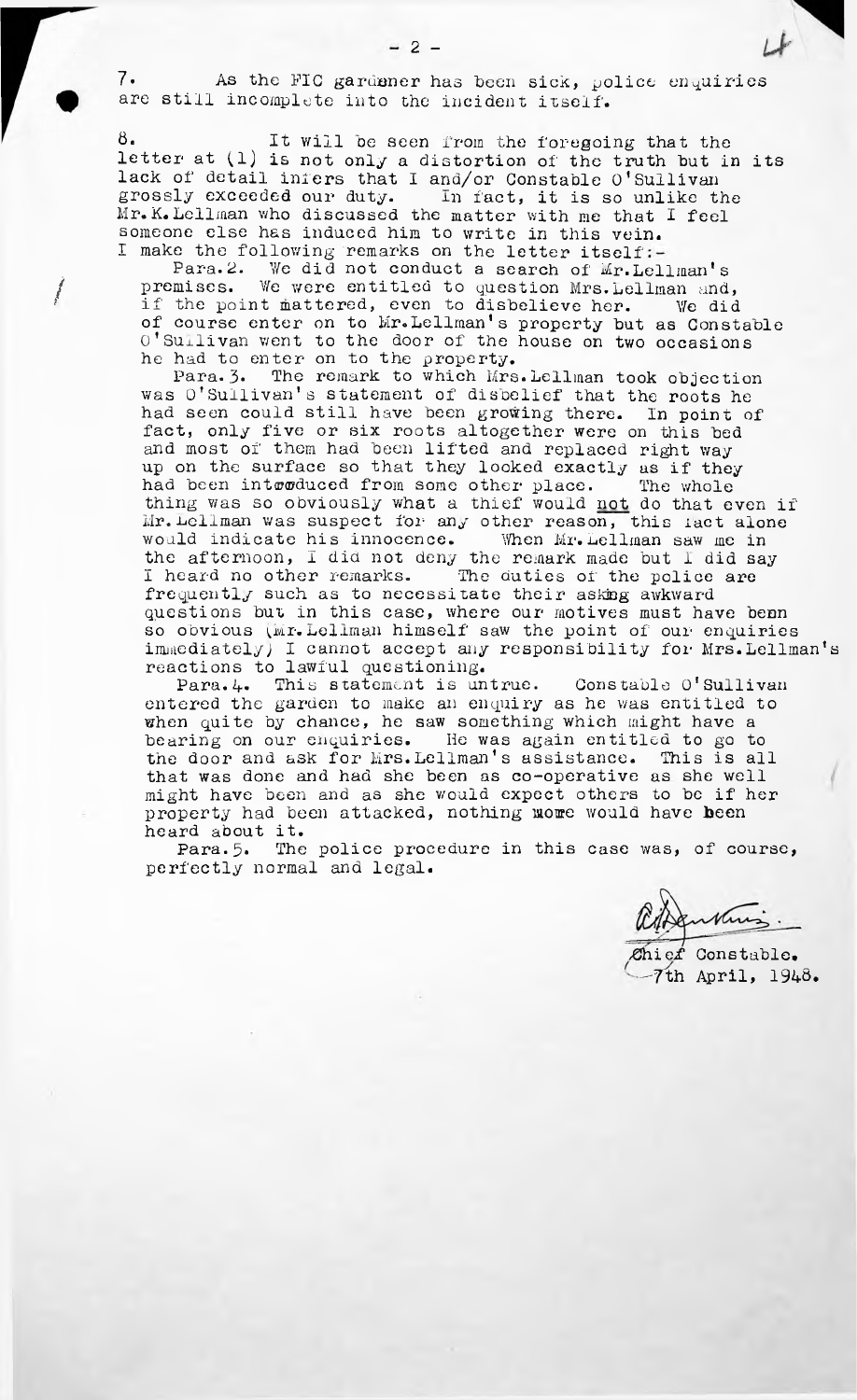To Chief Constable.

Sir,

I have to report that on Saturday 3rd April, 1948, at <sup>6</sup> am, during my patrol along Fitzroy Road, I noticed that a further row of potatoes had been tampered with on the jLot of ground which was tampered with some days previous the property of the Falklands Islands Company.

Having reported this incident, I returned to the plot in question in company of the Chief Constable, to make an investigation.

The examination carried us through the long grass at the bottom of the plot in question to see if any potatoes had been thrown away. This plot is bounded on the East side by property of the F.I.C. and tenanted by Mr.Karl Lellman of Stanley.

 $\Theta$ n reaching the boundary fence, the Chief Constable suggested I visit Mrs. Lellman and make some enquiries . suggested I visit Mrs. Leliman and make some enquiries.<br>I asked Mrs. Lellman if she had been disturbed of late, during the hours of darkness. She replied "No". I then asked her if she had seen anybody on the plot of ground west of her house. She again replied No. Then during the her house. She again replied No. course of conversation she said that she would inform the Police if she became aware of anything.

On my return across Mr.LeiIman's property to meet the Chief Constable who was still on the plot in question, I chanced to notice on Mr. Lellman's garden, a patch of ground covered with peat mould. On this patch I noticed about two or three potato tops with potatoes attached, which suggested that they may have been placed there to implicate Mr.LeiIman in the theft.

I again returned to the house and asked Mrs.Lellman if their garden had been tampered with. She replied that she did not think so. I then asked her if she would mind coming to the garden as I thought that such had been the case.<br>While we were walking to the garden, I asked if

they had any potatoes growing on a particular patch to which we were going. She replied "<sup>1</sup> think so".

oing. She replied "I think so".<br>My answering remark was "I could not believe it as these three roots were all on the surface as to suggest that they had been placed there to throw suspicion of the adjoining plot theft on Mr. Lellman and herself. Her reply was "Who would want to suspect hs".

At this point Mrs.Lellman appeared to become distressed and would not be convinced that the Police were not suspecting her.

On return to the Police Station. I phoned my. Helly and explained what had occurred. I also told "r. Lelima that his wife did not seem to be convinced of my explanation and w as a bit distressed. I again assured Mr. Lellman that no suspicion was directed against him and left him quite happy about the whole matter.

> (Sgd) D. W. O(Sullivan. Constable. 7th April 1946.

<u>L.S.</u>  $\int e^{1-5}$  for this.<br>
Les Considers drop in the first.<br>
Les après atresses aft. Alsh 5.4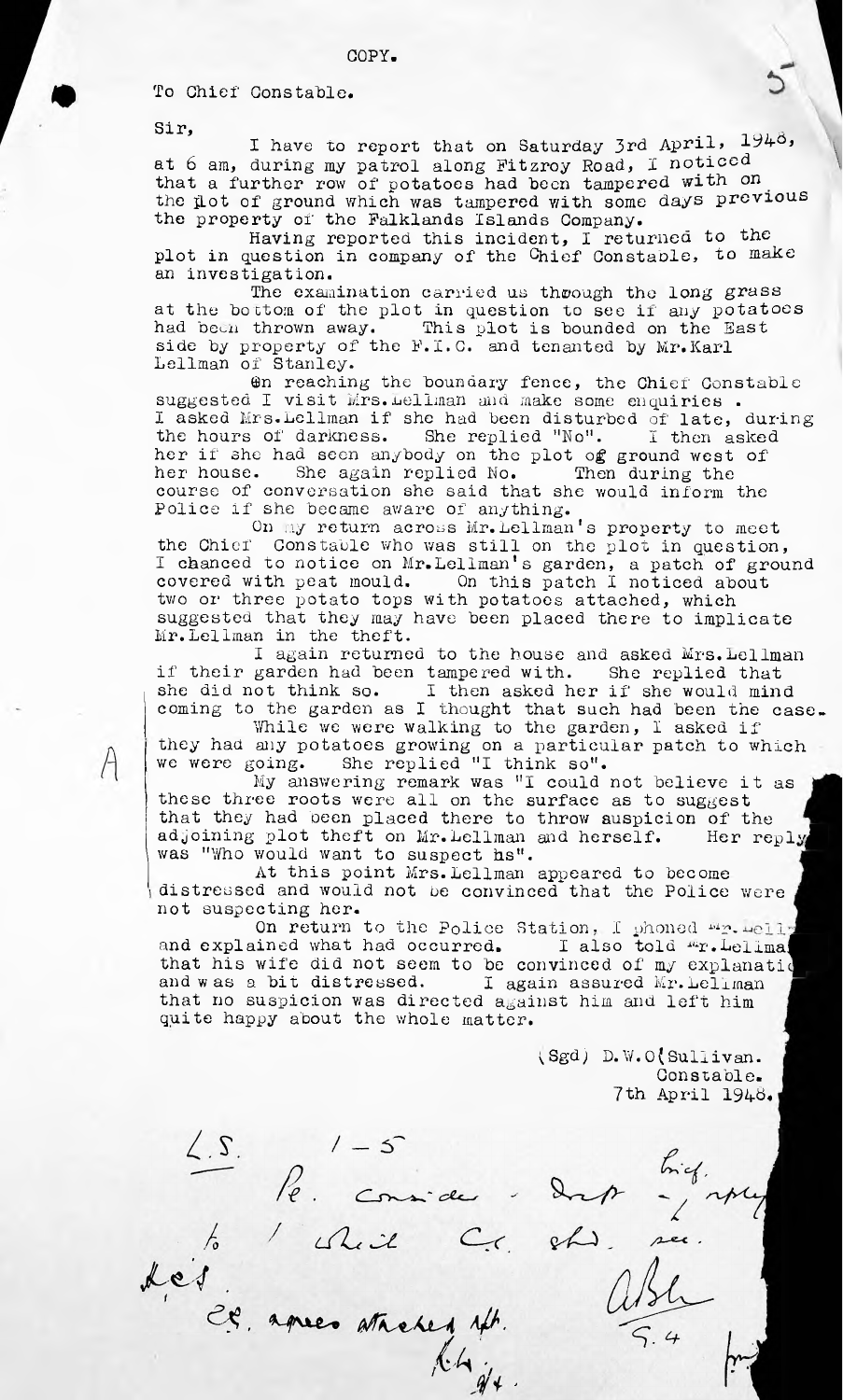3 <sup>i</sup> r,

I

I am directed by the Governor to acknowledge your Iptter of the jth of April, 1943, and to inform you that the allegations contained in it have been investigated.

2. It appears that the police were carrying out normal routine enquiries,as they are perfectly entitled to do, regarding a suspected larceny in a garden adjoining your house, full particulars of which have already been given you. In no way die they search your premises or enter your premises so to do: the f.et that they questioned Hrs. Leliman on vegetables in your garden and inspected those verstables does not constitute a search.

crime: Mrs. Lell man was merely asked to assist. Goverl ment is fully satisfied the Police acted in accordance  $\parallel$ with approved police procedure: 3. Neither you nor Mrs. bellman was suspected in <sup>a</sup> way and Mrs. Lellman was informed to that effect. It is the duty of everyone to assist the police in detection of

I am,

 $\mathscr{A}_\gamma$  at  $\mathscr{E}$  $\mathcal{U}$ 

Mr. K.V. bellman, vp. STANLEY.

Colonial Secretar

Your obedient servan

dir,

 $(Sgd).$ 

<sup>0709</sup> *b*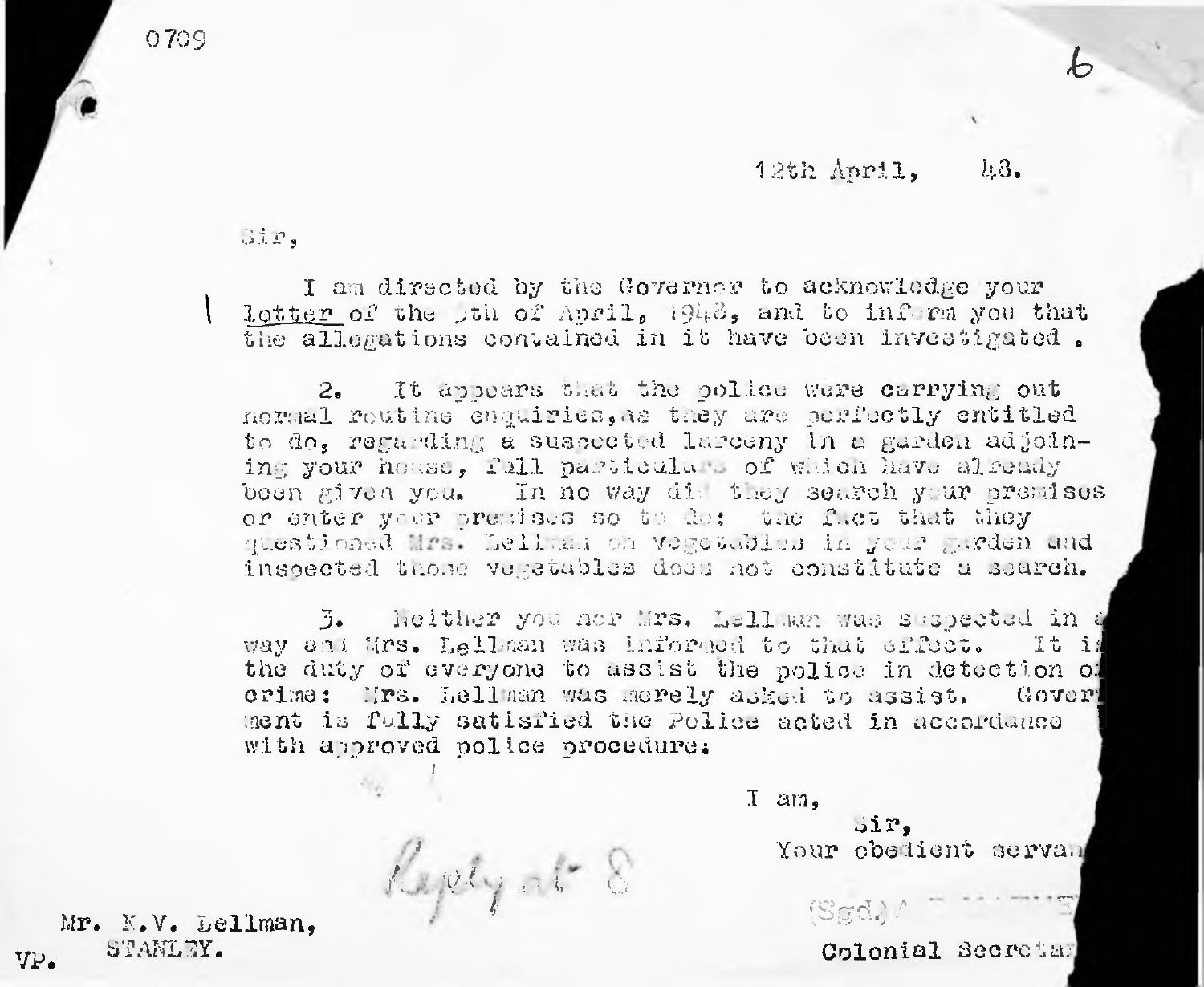Ch Constatu Tonote, pl.

pol<sup>ui</sup>

Hon be Noted.

AD 106, 13-4-48.